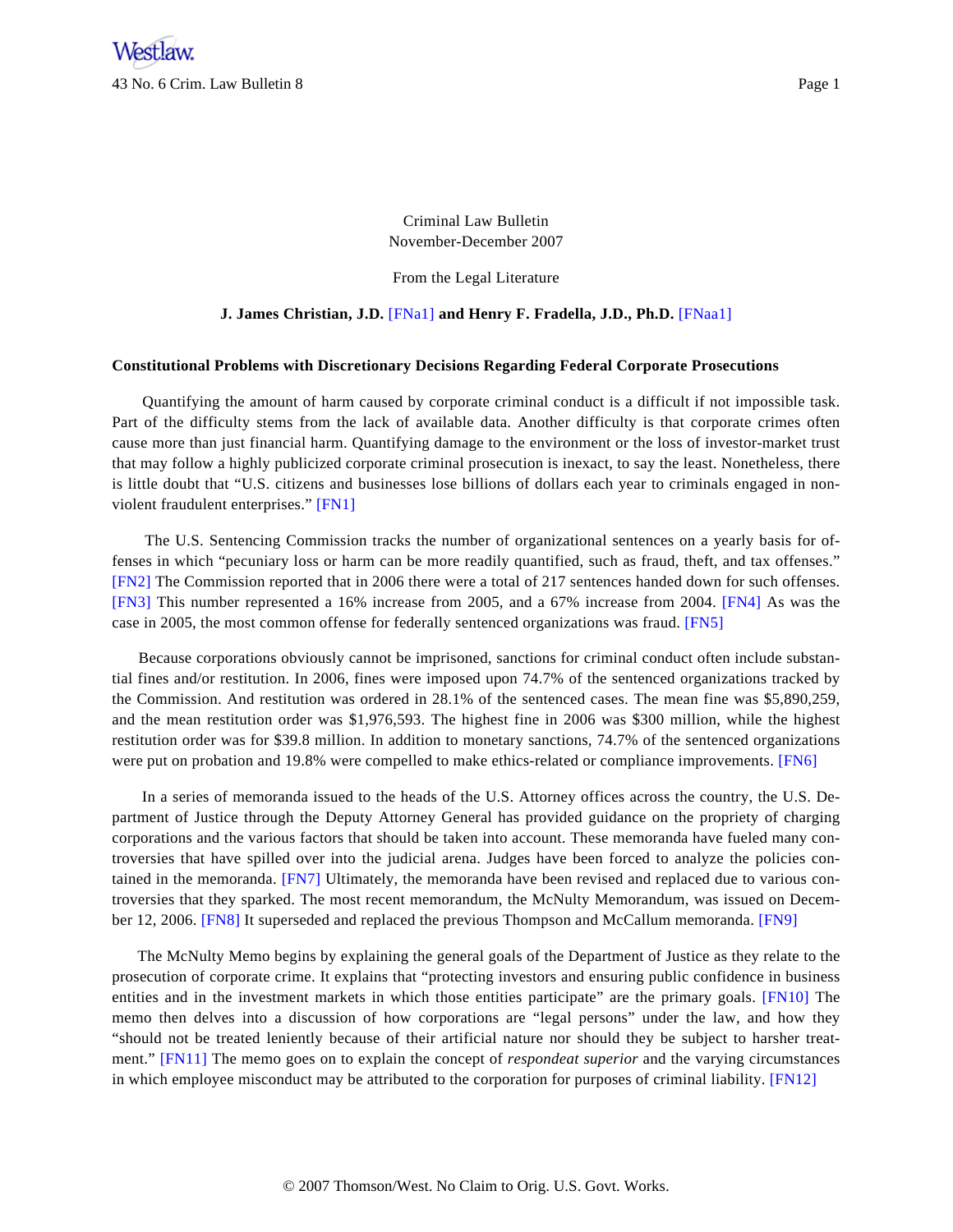<span id="page-1-1"></span><span id="page-1-0"></span>The remainder, and indeed bulk, of the McNulty Memo is dedicated to exploring the factors that should be taken into consideration when prosecutors are contemplating a corporate prosecution. For starters, because corporations are "legal persons" under the law, prosecutors should "apply the same factors in determining whether to charge a corporation as they do with respect to individuals." [\[FN13\]](#page-8-9) These factors include "the sufficiency of the evidence; the likelihood of success at trial; the probable deterrent, rehabilitative, and other consequences of conviction; and the adequacy of non-criminal approaches." [\[FN14\]](#page-8-10) In addition to these factors, a slew of additional factors unique to the "corporate 'person"' should be considered by prosecutors in "conducting an investigation, determining whether to bring charges, and negotiating plea agreements" with corporations. [\[FN15\]](#page-8-11) Those factors include, but are not limited to, the following:

<span id="page-1-2"></span>1. the nature and seriousness of the offense, including the risk of harm to the public, and applicable policies and priorities, if any, governing the prosecution of corporations for particular categories of crime;

2. the pervasiveness of wrongdoing within the corporation, including the complicity in, or condonation of, the wrongdoing by corporate management;

3. the corporation's history of similar conduct, including prior criminal, civil, and regulatory enforcement actions against it;

4. the corporation's timely and voluntary disclosure of wrongdoing and its willingness to cooperate in the investigation of its agents;

5. the existence and adequacy of the corporation's pre-existing compliance program;

6. the corporation's remedial actions, including any efforts to implement an effective corporate compliance program or to improve an existing one, to replace responsible management, to discipline or terminate wrongdoers, to pay restitution, and to cooperate with the relevant government agencies;

7. collateral consequences, including disproportionate harm to shareholders, pension holders and employees not proven personally culpable and impact on the public arising from the prosecution;

8. the adequacy of the prosecution of individuals responsible for the corporation's malfeasance; and

<span id="page-1-3"></span>9. the adequacy of remedies such as civil or regulatory enforcement actions. [\[FN16\]](#page-8-12)

<span id="page-1-5"></span><span id="page-1-4"></span>The fourth of the factors enumerated above has been the most hotly debated. Prior versions of factor four in previous memoranda were viewed as attacks on the sacrosanct principles underlying the attorney-client privilege, and to a lesser extent the work-product doctrine. [\[FN17\]](#page-8-13) In the Thompson Memo, in force before the McNulty Memo, a corporation's refusal to waive the attorney-client privilege could be taken into account in deciding whether or not to charge the corporation. [\[FN18\]](#page-8-14) Specifically, the Thompson Memo explained that in "gauging the extent of the corporation's cooperation, the prosecutor may consider the corporation's willingness to ... waive attorney-client and work product protection." [\[FN19\]](#page-9-0)

<span id="page-1-8"></span><span id="page-1-7"></span><span id="page-1-6"></span>There was a strong backlash to this consideration being included in the mix of factors weighing for and against criminal corporate prosecutions. [\[FN20\]](#page-9-1) To counter the backlash, the McNulty Memo attempted to scale back the consideration of this factor. Most importantly, it sets forth a uniform method that all federal prosecutors must follow if they seek to have a corporation waive the attorney-client or work-product privileges, including seeking authorization "from the United States Attorney who must provide a copy of the request to, and consult with, the Assistant Attorney General for the Criminal Division before granting or denying the request." [\[FN21\]](#page-9-2)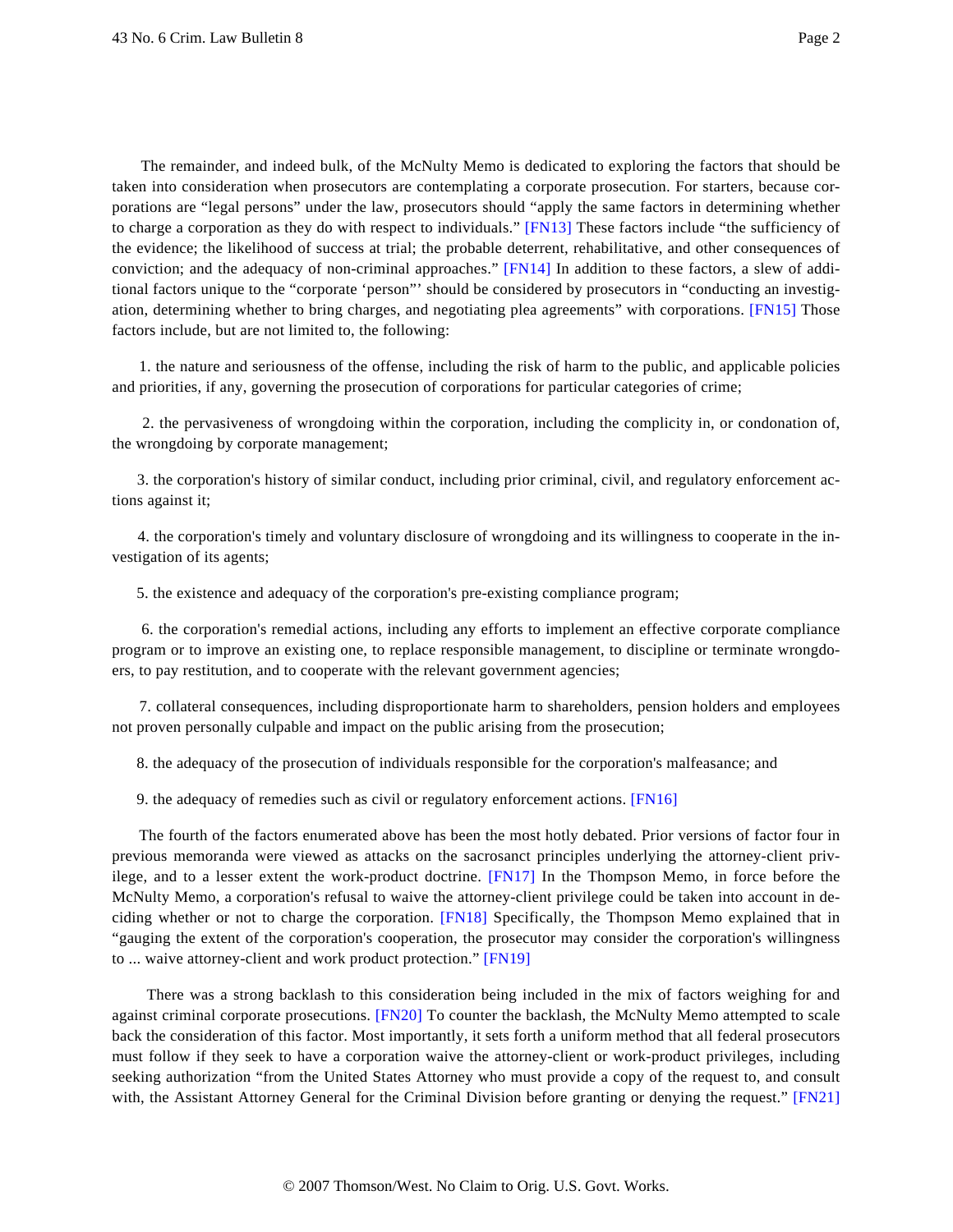<span id="page-2-0"></span>The memo also differentiates between two types of privileged information. The first type is described as "purely factual information" such as "copies of key documents, witness statements, or purely factual interview memoranda regarding the underlying misconduct, organization charts created by company counsel, factual chronologies, factual summaries, or reports (or portions thereof) containing investigative facts documented by counsel." [\[FN22\]](#page-9-3) As to this first category of information, a "corporation's response to the government's request for waiver ... may be considered in determining whether a corporation has cooperated in the government's investigation" and thus may weigh for or against prosecution. [\[FN23\]](#page-9-4)

<span id="page-2-3"></span><span id="page-2-2"></span><span id="page-2-1"></span>The second type of privileged information is everything else that does not fall within category one. "This information includes legal advice given to the corporation before, during, and after the underlying misconduct occurred." [\[FN24\]](#page-9-5) As to this type of privileged information, "[i]f a corporation declines to provide a waiver ... after a written request from the United States Attorney, prosecutors *must not* consider this declination against the corporation in making a charging decision." [\[FN25\]](#page-9-6) But, in arguably contradictory fashion, the memo goes on to explain that "[p]rosecutors may always favorably consider a corporation's acquiescence to the government's waiver request in determining whether a corporation has cooperated in the government's investigation" and thus whether or not the corporation should be charged. [\[FN26\]](#page-9-7) In this sense, the absence of a positive is surely equivalent to a negative for corporations.

<span id="page-2-4"></span>It is clear that the Department of Justice was back-peddling on the issue of waiver requests when it issued the McNulty Memo. In the short introduction to the body of the McNulty Memo, Deputy Attorney General McNulty explained the following:

Many of those associated with the corporate legal community have expressed concern that our practices may be discouraging full and candid communications between corporate employees and legal counsel. To the extent this is happening, it was never the intention of the Department for our corporate charging principles to cause such a result.

<span id="page-2-5"></span>Therefore, I have decided to adjust certain aspects of our policy in ways that will further promote public confidence in the Department .... The new language expands upon the Department's long-standing policies concerning how we evaluate the authenticity of a corporation's cooperation with a government investigation. [\[FN27\]](#page-9-8)

<span id="page-2-6"></span>It remains to be seen whether the McNulty Memo's attempt to scale-back governmental pressure to waive the attorney-client privilege is effective. It should be noted, though, that even this softened version of "factor four" continues to be criticized by both scholars and practitioners. [\[FN28\]](#page-9-9)

Many critics have analyzed the Department of Justice's stated policies related to the charging and prosecution of corporations. Two recent contributions to the legal literature greatly enhance the discourse on these somewhat controversial policies.

# *Compelled Cooperation and the New Corporate Criminal Procedure Lisa Kern Griffin, [82 N.Y.U. L. Rev. 311 \(2007\)](http://www.westlaw.com/Find/Default.wl?rs=dfa1.0&vr=2.0&DB=1206&FindType=Y&SerialNum=0331488956).*

<span id="page-2-7"></span>In this article, Lisa Kern Griffin, a Lecturer in Law at the University of California, Los Angeles, School of Law, thoughtfully and carefully explained how the federal government's approach to prosecuting corporate crime has begun to threaten individual liberties. [\[FN29\]](#page-9-10) She focused her analyses on how corporations are increasingly being forced to work closely with federal prosecutors, resulting in a trend that appears to center blame on individual employees, rather than on the corporate entity itself. [\[FN30\]](#page-9-11)

<span id="page-2-8"></span>Griffin's article begins by exploring the historical backdrop that led to the federal government's current cor-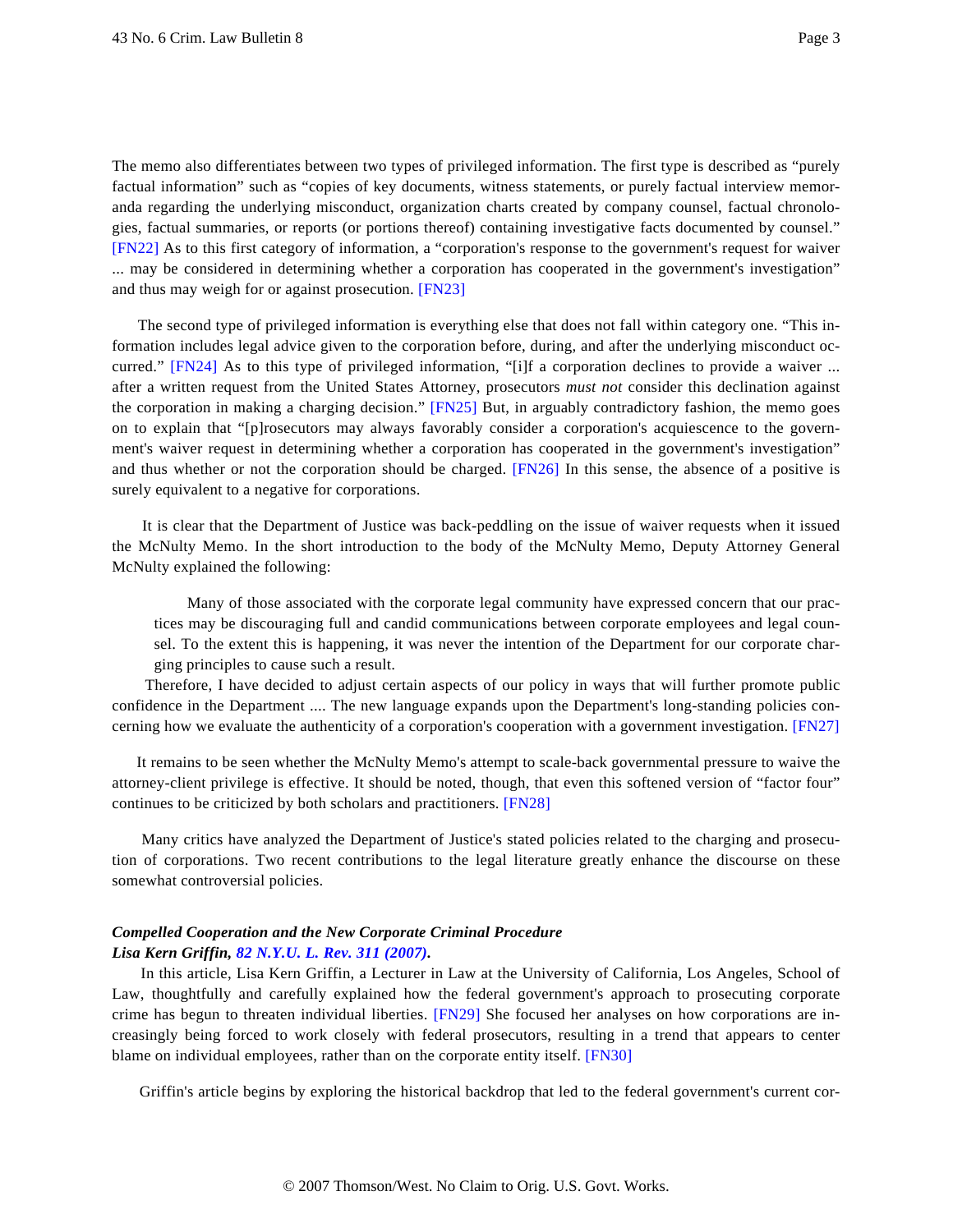<span id="page-3-2"></span><span id="page-3-1"></span><span id="page-3-0"></span>porate-prosecution policies. The impetus for increased attention shifting to corporate crime was, in large part, a consequence of high-profile corporate scandals such as those related to Enron and WorldCom. [\[FN31\]](#page-9-12) The effect these high-profile cases had on investor confidence "in a market already stressed by the events of September 11, 2001," prompted the creation of the federal government's Corporate Fraud Task Force in 2002 - an entity charged with leading federal government efforts to combat corporate wrongdoing. [\[FN32\]](#page-10-0) The government declared "war" on corporate crime with the creation of this Task Force. [\[FN33\]](#page-10-1) According to Griffin, when "[f]aced both with the evaporation of billions (and perhaps trillions) of dollars in capital value in a few short years and the spectacle of hundreds of public companies restating earnings, the government's aggressive approach is understandable." [\[FN34\]](#page-10-2)

<span id="page-3-5"></span><span id="page-3-4"></span><span id="page-3-3"></span>Griffin then dissects the current policies that guide federal prosecutors when dealing with corporate crime. She explains that the Thompson Memo and the recent McNulty Memo are the "fullest expression" of "the new corporate criminal procedure." [\[FN35\]](#page-10-3) Griffin explains these policies in an easily digestible manner, using the metaphors of "carrots and sticks." [\[FN36\]](#page-10-4) The "carrots"-the rewards corporations receive for good behavior-are exemplified by the U.S. Federal Sentencing Guidelines providing for deductions in culpability scores "that translate into reduced fines, if [corporations] maintain 'effective compliance and ethics programs.' prevent and detect violations of law, cooperate fully in ongoing investigations, self-report, and accept responsibility." [\[FN37\]](#page-10-5) In contrast, "sticks" are the punishments corporations receive for bad behavior, such as increased punishments for a corporation's obstruction of a federal investigation or prosecution. [\[FN38\]](#page-10-6)

<span id="page-3-9"></span><span id="page-3-8"></span><span id="page-3-7"></span><span id="page-3-6"></span>Griffin recognizes and thoughtfully explains an important shift in federal policy with regard to corporate crime. Prior to the Thompson Memo, the U.S. Sentencing Guidelines provided the primary framework for the federal prosecution of criminal conduct by corporations. More recently, though, the Thompson and McNulty Memoranda refocus the remedying of corporate wrongdoing "upstream from the sentencing phase of the adjudicative process to the pre-indictment stage of the investigation." [\[FN39\]](#page-10-7) As a result, much more attention is now placed on a corporation's willingness to cooperate in an investigation. [\[FN40\]](#page-10-8) In fact, cooperation plays a large role in determining whether the corporation will even be indicted. [\[FN41\]](#page-10-9) In other words, "good conduct" after the discovery of corporate wrongdoing good can diminish a corporation's chances of being prosecuted. The ultimate decision whether to prosecute can depend on whether such "good conduct" is maintained throughout the pendency of a negotiated deferred prosecution agreement ("DPA").

#### <span id="page-3-10"></span>Griffin explains that DPAs are

a form of probation, or "pretrial diversion," according to which the government agrees to suspend charges against a company so long as the company fulfills every obligation set forth in a detailed "contract." These agreements are a compromise intended to split the difference between declination of prosecution and a guilty plea. [\[FN42\]](#page-10-10)

<span id="page-3-14"></span><span id="page-3-13"></span><span id="page-3-12"></span><span id="page-3-11"></span>Under the terms of most DPAs, corporate prosecution is suspended so long as the corporate-defendant agrees to undertake corrective actions to remedy and eliminate future corporate wrongdoing. While the terms of these contracts are negotiated to a certain extent, the bulk of the provisions of a DPA prescribed by the government so that it can exercise a certain "measure of control over personnel and business decisions." [\[FN43\]](#page-10-11) Griffin is largely critical of DPAs. She argues that they "involve prosecutors in 'corporate-wide behavior modification,' prescribing what is good corporate governance rather than just prohibiting wrongful conduct. The agreements have grown increasingly ad hoc, and their provisions often 'flunk the most elementary standards of business rationality."' [\[FN44\]](#page-10-12) Moreover, Griffin rightfully expresses concern that DPAs tend to "focus on cooperation for its own sake-in the sense of obedience to the demands of regulators-rather than on the development and enforcement of constructive norms of corporate conduct." [\[FN45\]](#page-10-13) As a result, corporations "hold only the low cards in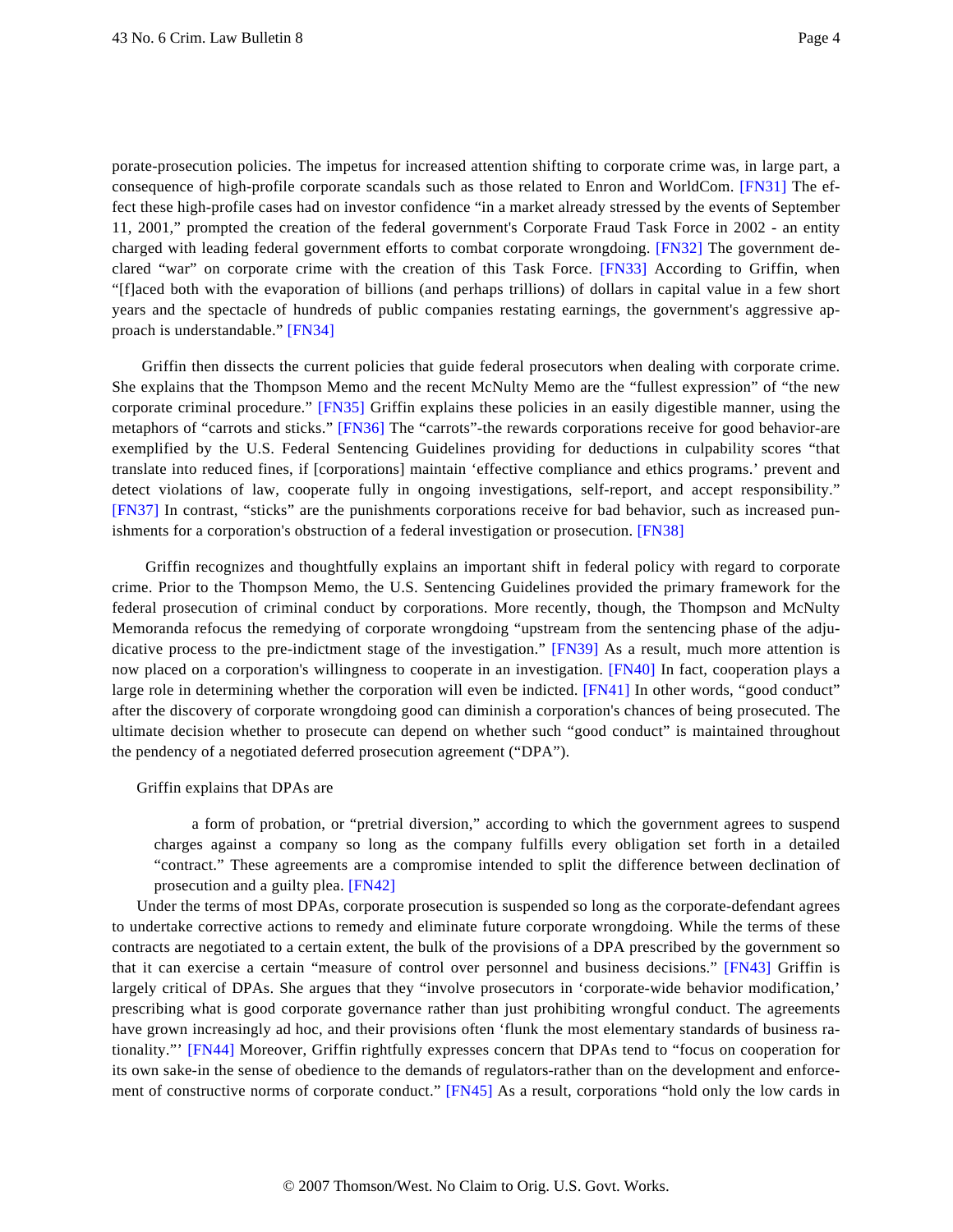<span id="page-4-0"></span>DPA negotiations, and individual employees are not even dealt in." [\[FN46\]](#page-10-14)

<span id="page-4-4"></span><span id="page-4-3"></span><span id="page-4-2"></span><span id="page-4-1"></span>Griffin then makes a compelling argument that DPAs allow corporations to increasingly avoid prosecution or even indictment, while simultaneously shifting federal criminal power to the "retail prosecution of individuals." [\[FN47\]](#page-10-15) Griffin explores several reasons for this shift. First, some high-profile cases, such as *Arthur Andersen LLP v. United States*, [\[FN48\]](#page-10-16) seemingly teach that charging a corporation can lead to its destruction-regardless of the ultimate outcome of the case. [\[FN49\]](#page-10-17) The concomitant shareholder losses flowing from simply charging a corporation can be devastating. According to Griffin, cases like *Arthur Andersen* have a "running *in terrorem* effect that shifts the focus of both prosecutors and corporations to individual employee defendants." [\[FN50\]](#page-10-18) Griffin also cites the passage of the Sarbanes-Oxley Act [\[FN51\]](#page-10-19) as a factor that has forced the government's spotlight to focus on individual employees because it expanded "the definition of obstruction" and en-hanced "potential penalties for individual criminal misconduct." [\[FN52\]](#page-10-20) Griffin also cites the Thompson and McNulty Memoranda as additional catalysts that have turned attention towards individual liability. [\[FN53\]](#page-10-21) These Memoranda invert the doctrine of *respondeat superior*, by encouraging "prosecutors to look unfavorably on 'attempts to shield corporate officers and employees from liability by a willingness of the corporation to plead guilty."' [\[FN54\]](#page-10-22)

<span id="page-4-8"></span><span id="page-4-7"></span><span id="page-4-6"></span><span id="page-4-5"></span>Griffin argues that policy shift towards a focus on individual liability has had a number of unintended consequences. For example, a corporation's waiver of the attorney-client privilege can pit corporate employees against each other. This is so because corporate counsel essentially becomes an arm of the federal government through their investigatory functions when they disclose the results of their in-house investigations to prosecutors. This has the unintended consequence of corporate decisions to exclude "lawyers from the very situations in which competent legal advice might best be able to ensure compliance with the law." [\[FN55\]](#page-10-23) Moreover, especially from the perspective of individual corporate employees, when employees answer questions posed by company counsel, they may be "effectively building-up evidence for unpredictable future criminal cases; waivers are so broad that it is as though employees are 'speaking to prosecutors' every time the seek advice." [\[FN56\]](#page-10-24)

<span id="page-4-9"></span>Another way in which employees are pitted against each other is when the corporation helps to identify individual employees for criminal prosecution. Griffin argues that this compelled cooperation, along with the expectation that corporations refuse to provide financial support to employee targets, creates a conflict between the corporation's interests and the individuals responsible for running the corporation. She concludes that this "decline in the traditional loyalty relationships among employees, and between the corporation and its employees, is hardly an optimal condition for compliance or economic success." [\[FN57\]](#page-11-0)

<span id="page-4-11"></span><span id="page-4-10"></span>Griffin laments that prosecutorial supervision of corporate affairs has created a regulatory-based corporate world. This state of affairs is problematic because prosecutors "do not have the administrative expertise to pursue regulatory goals or fashion settlements that enable economic growth while meeting [adversarial] goals." [\[FN58\]](#page-11-1) Griffin spends several pages of her article decrying the impropriety of coerced waivers of the corporate attorney-client privilege and work product doctrine. [\[FN59\]](#page-11-2)

<span id="page-4-14"></span><span id="page-4-13"></span><span id="page-4-12"></span>But the crux of Griffin's article concerns her theory that when corporations are strong-armed into conducting investigations at the behest of federal prosecutors, certain corporate agents essentially become state actors, thereby giving rise to Fifth Amendment self-incrimination concerns. [\[FN60\]](#page-11-3) Griffin thoughtfully analyzes this constitutional argument in two phases. She starts by explaining first how the Self-Incrimination Clause is violated because the usual maintenance of "self-protective silence without sanction" is effectively erased under the polices established in the Thompson and McNulty Memoranda. [\[FN61\]](#page-11-4) Specifically, governmentally-sanctioned conditional threats basically take the following form: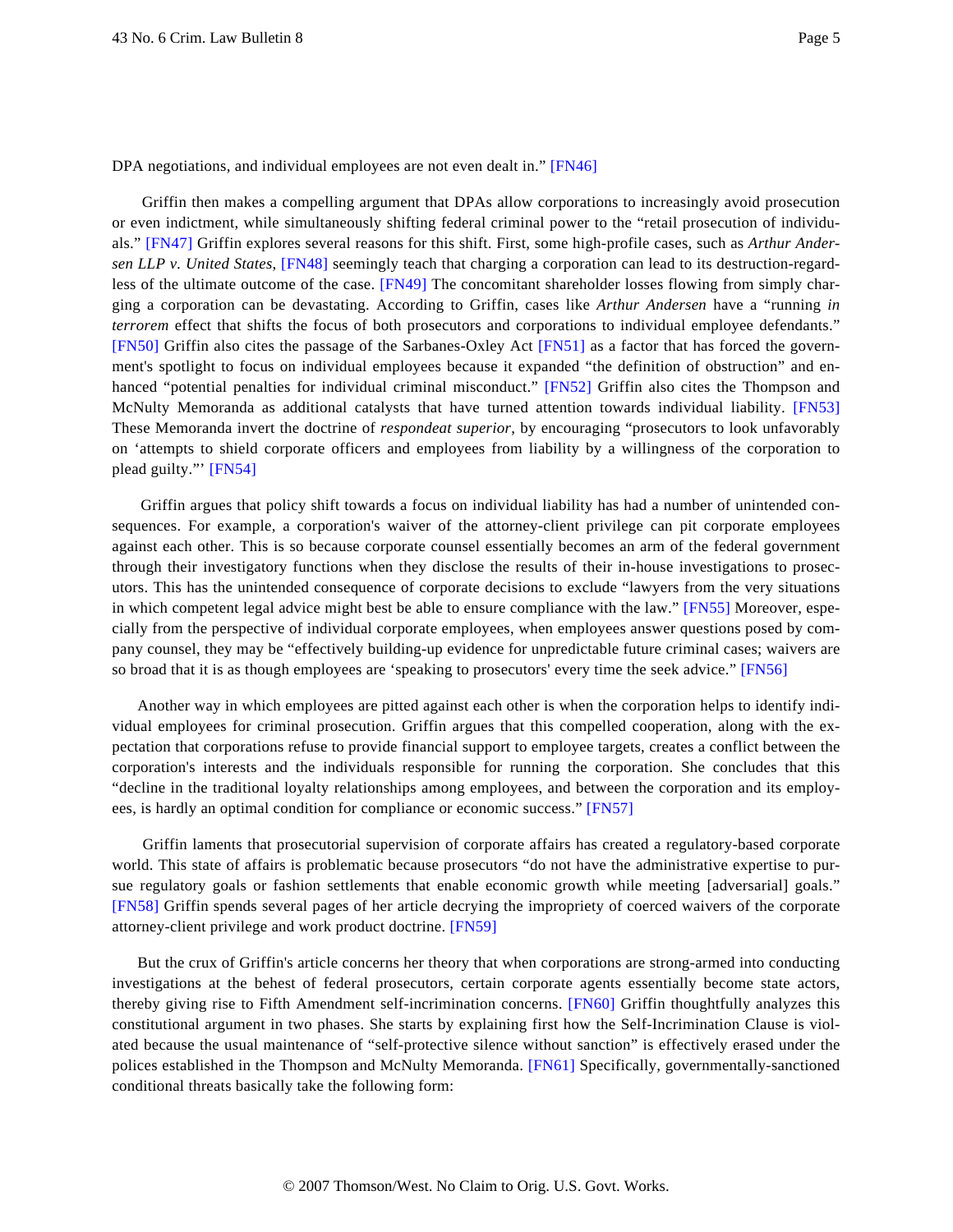"If you do not waive Fifth Amendment protections, then you will be fired." Corporations receive negative assessments of their own cooperation if they fail to terminate employees who invoke constitutional protections, and the threat of job loss is thus routine and real. With every statement in an internal investigation of potential significance, exposed employees ... are confronted with a version of the "cruel trilemma" of self-incrimination, perjury, or contempt: They can admit wrongdoing and incriminate themselves (or others), falsely deny and in doing so commit a crime, or refuse to answer and face summary dismissal from their jobs. An employee who confesses under such circumstances does so while between a "rock" and a "whirlpool." [\[FN62\]](#page-11-5)

<span id="page-5-1"></span><span id="page-5-0"></span>To combat these problems, Griffin proposes that a type of use-immunity be employed that would "prevent employee statements compelled by an existing DPA" and their fruits from being used in subsequent individual prosecutions. [\[FN63\]](#page-11-6) Not only would such an approach avoid running afoul the Fifth Amendment, but also, it could "have the positive practical impact of expediting investigations and increasing compliance by reducing the cost to employees of providing truthful information." [\[FN64\]](#page-11-7)

## <span id="page-5-2"></span>*[Corporations Cry Uncle and Their Employees Cry Foul: Rethinking Prosecutorial Pressure on Corporate De](http://www.westlaw.com/Find/Default.wl?rs=dfa1.0&vr=2.0&DB=1086&FindType=Y&SerialNum=0331527950)[fendants Preet Bharara, 44 Am. Crim. L. Rev. 53 \(2007\)](http://www.westlaw.com/Find/Default.wl?rs=dfa1.0&vr=2.0&DB=1086&FindType=Y&SerialNum=0331527950).*

<span id="page-5-3"></span>Bharara's article presents a detailed history of the policies set forth in the Thompson and McNulty Memoranda, paying particular attention to how the factors discussed in those Memoranda grew from over a century of case law on corporate criminality. [\[FN65\]](#page-11-8) Bharara cites several specific instances within the Memoranda in which broad interpretations of the law by the courts are used to support specific corporate-charging factors. With the state of decisional law as it currently stands, Bharara contends that "whether or not the government has the facts on its side, it always has the law on its side." [\[FN66\]](#page-11-9)

<span id="page-5-5"></span><span id="page-5-4"></span>Bharara also notes that the Memoranda troublingly fail to focus on "the blameworthiness of the conduct of the corporation" and/or "the retributive worth of organizational prosecution." [\[FN67\]](#page-11-10) Rather, as discussed earlier, the bulk of the factors listed in the Thompson and McNulty Memoranda focus on corporate cooperation with the government. Bharara, like Griffin did, then explores the coercive nature of governmental tactics that are employed in light of the McNulty Memo. He highlights several of the issues commonly raised by critics of the charging memoranda; namely, corporate attorney-client-privilege waivers, "prosecutorial pressure on the corporation to terminate attorney's fees for potentially 'culpable' employees," and prosecutorial pressure to "terminate employees themselves if they refuse to cooperate with the government." [\[FN68\]](#page-11-11)

<span id="page-5-7"></span><span id="page-5-6"></span>Bharara, unlike Griffin, is much more forgiving of the Department of Justice's forced-cooperation policies because, he contends, that a corporate criminal defendant is much different from an individual defendant due, in large part, to the Collective-Entity Doctrine. This doctrine basically prevents corporate employees from resisting subpoenas that seek information from the corporation on the ground that the employees themselves might be personally incriminated. [\[FN69\]](#page-11-12) Because of this doctrine, business entities "do not even enjoy the privilege against self-incrimination." [\[FN70\]](#page-11-13) Moreover, Bharara argues that the various psychological pressures that may be attendant to coerced confessions in an individual setting [\[FN71\]](#page-11-14) are, practically speaking, absent in the corporate-cooperation context. [\[FN72\]](#page-11-15)

<span id="page-5-11"></span><span id="page-5-10"></span><span id="page-5-9"></span><span id="page-5-8"></span>As a result of his views that "corporations are different" with respect to constitutional right, it comes as no surprise that Bharara takes issue with the *Stein* decisions stemming from the federal government's prosecution of KPMG, an international accounting firm, in connection with its development and marketing of certain tax shelters. [\[FN73\]](#page-11-16) The *Stein* decisions criticized the factors set forth in the Thompson Memo and the tactics used pursuant to it, holding that the government had trampled upon the Fifth and Sixth Amendment rights of corporate employees. The *Stein* decisions received much praise from the business community and undoubtedly influenced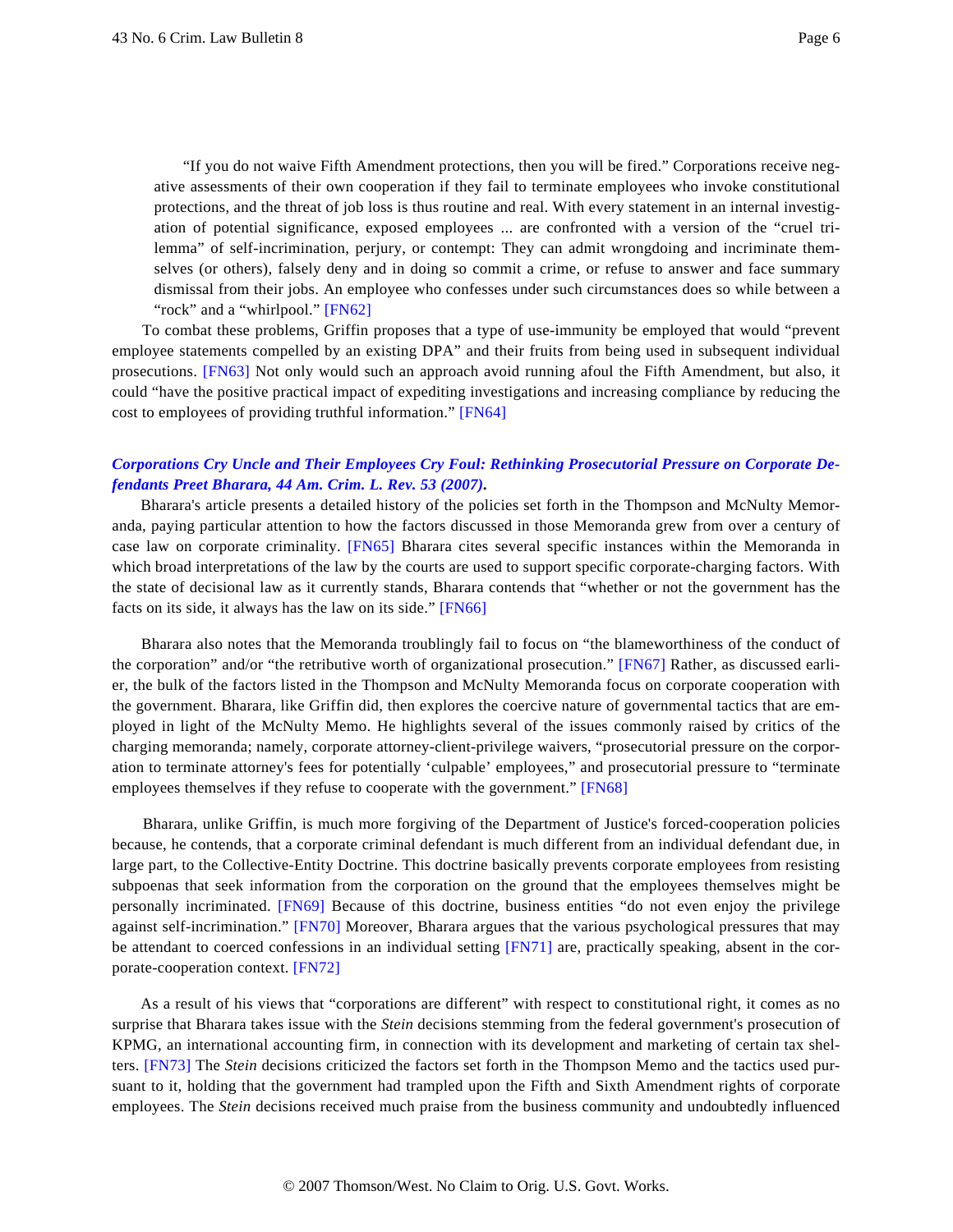<span id="page-6-1"></span><span id="page-6-0"></span>the Department of Justice's decision to issue the revised McNulty Memo. [\[FN74\]](#page-11-17) But Bharara argues that the rationale underlying *Stein* may not withstand further scrutiny because the case law relied upon in the *Stein* decisions was not derived from corporate-crime cases, but rather from typical criminal ones in which self-incrimination concerns are, according to Bharara, qualitatively different. [\[FN75\]](#page-11-18) Moreover, Bharara contends that the *Stein* decisions depart from a jurisprudential history that has, to date, unfailingly widened the breadth of corporate-criminal liability: "Among other things, *Stein* is in spirit at odds with a century of utilitarian Supreme Court decisions mostly deferential to law enforcement." [\[FN76\]](#page-11-19)

<span id="page-6-4"></span><span id="page-6-3"></span><span id="page-6-2"></span>In the final section of Bharara's article, he discusses some of his "preliminary thoughts" on "reforming the law of corporate criminal liability." [\[FN77\]](#page-11-20) Unlike Griffin, whose primary point of contention is the policies outlined in the Thompson and McNulty Memoranda, Bharara faults the substance of the underlying criminal law, stating: "ultimately, the underlying criminal liability rules are the most appropriate target of reform." [\[FN78\]](#page-11-21) At the outset, he dismisses the possibility of eliminating criminal-corporate liability since there is "overwhelming public, Congressional, and judicial support for the idea of corporate criminal liability ...." [\[FN79\]](#page-11-22) He does, however, offer three suggestions for changing the law regarding criminal liability for corporations. Notably, however, Bharara acknowledges that there are many shortcomings and limitations with each of the three suggestions.

<span id="page-6-5"></span>First, Bharara endorses the suggestions first made by Pamela Bucy that would tighten the rules of corporate criminal liability by requiring:

proof that the entity-as distinct from any particular agent of the entity-had the requisite *mens rea* to be criminally culpable. Bucy overcomes the difficulties of attributing *mens rea* and assigning blame to a soulless, artificial entity by developing a corporate "ethos" theory, in which the "ethos" of the firm serves as a reasonable substitute for mental state, and by which prosecutors, juries, judges, and the public can identify the blameworthiness of the corporation. [\[FN80\]](#page-11-23)

<span id="page-6-7"></span><span id="page-6-6"></span>Bharara concedes that the "inherent amorphousness of 'corporate ethos' renders a clear liability standard unattainable." [\[FN81\]](#page-12-0)

<span id="page-6-8"></span>Second, Bharara recommends the adoption of the approach taken by the American Law Institute in its Model Penal Code, which would "limit the breadth of the vicarious liability rule largely by calling for criminal liability only where felony crimes requiring intent were 'authorized, requested, commanded, [or] performed ... by a high managerial agent acting on behalf of the corporation within the scope of his office or employment."' [\[FN82\]](#page-12-1) Not only would this require an act of Congress, but also Bharara acknowledges that this approach would have the "undesirable effect of affording organizations protection from criminal liability for acts of deliberate indifference by high managerial agents." [\[FN83\]](#page-12-2)

<span id="page-6-12"></span><span id="page-6-11"></span><span id="page-6-10"></span><span id="page-6-9"></span>Finally, Bharara suggests a corporate-compliance approach, under which the existence of a corporate-compliance program could be taken into account during the corporation's criminal trial. [\[FN84\]](#page-12-3) On the extreme end the existence of a compliance program could result in a corporation's entitlement to an acquittal at trial. But generally speaking the existence of such a program would merely become a factor weighing for or against a corporation's ultimate liability. Bharara contends that, "[s]uch consideration is, in most circumstances, unavailable under current law and often identified as one of the most egregious excesses of the current liability standard." [\[FN85\]](#page-12-4) As with his previous two suggestions, Bharara notes that this approach is no stranger of criticism. But he argues that it might hold the most promise of success because it is more capable of "articulation with clarity" than the other approaches and thus can "meaningfully guide corporate behavior." [\[FN86\]](#page-12-5) Also, the corporatecompliance approach "may transfer some of the power from 'unaccountable' prosecutors to a judge and jury to determine questions relating to the relevance, aggressiveness, and efficacy of a corporate compliance program."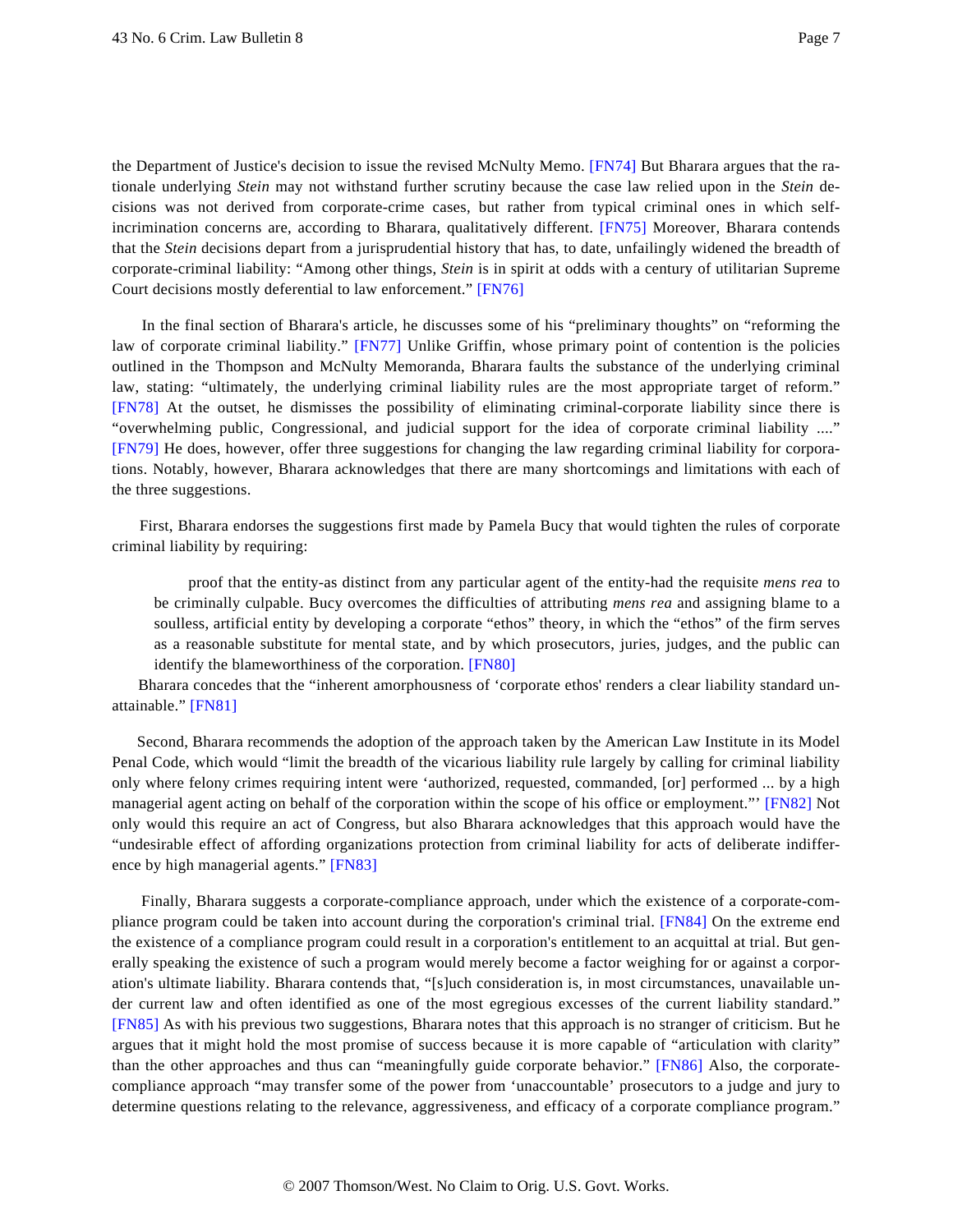## <span id="page-7-5"></span>[\[FN87\]](#page-12-6)

Viewed as a whole, Bharara's article attacks the pretextual reasoning that he contends taints the arguments concerning prosecutors wielding too much discretion in deciding when to prosecute corporations. He argues that a century's worth of jurisprudence is really at the core of the problem. And while Bharara clearly makes some strong points in support of this argument, he does not offer a sound remedy to the problem. Rather, Bharara suggests several approaches that he considers to be worth exploring, yet, at the same time, he concedes that each approach is flawed.

In comparison, Griffin's arguments and analyses are compelling. Few protections are afforded individuals under current federal corporation prosecution polices when their employers are forced to either partner with prosecutors or, alternatively, accept a heightened threat of criminal prosecution. Through DPAs, private actors become *de facto* government agents. And prosecutors start taking on the role of regulators when they begin mandating that corporations endeavor on a particular course of action. Most troubling is the fact that there is little judicial oversight in upstream prosecutorial investigatory process because, by their nature, DPAs are designed to avoid corporate criminal prosecutions. Yet, along the way toward that end, corporate employee's constitutional rights may be trampled upon. [\[FN88\]](#page-12-7) Griffin's proposal for allowing use and derivative use immunity addresses these concerns. Moreover, her proposal may also have several positive side-effects.

<span id="page-7-6"></span>With respect to individual employees, it may mitigate unfairness by making it more difficult to convict for marginal misconduct, which could also support underlying law enforcement norms. Immunity may also privilege good-faith employees by making truth cheaper than the fabrication alternative, and it could improve the sorting of innocent and guilty defendants by protecting employees who are blameless at the outset of the investigation but then become ensnared by ambiguous circumstances. This retail approach to the Fifth Amendment issue also has the potential to recalibrate the distinction between public and private enforcement and thereby address the wholesale problem of the unintended consequences and unproductive policy impact of DPAs. Although extending immunity may produce some modest reduction in individual prosecutions, it also may increase the quality of information and its flow to internal compliance mechanisms. [\[FN89\]](#page-12-8)

<span id="page-7-7"></span><span id="page-7-0"></span>[\[FNa1\].](#page-0-0) Attorney at Tiffany & Bosco, P.A., in Phoenix, Arizona. Practice areas include securities-fraud litigation and arbitration, and commercial and intra-corporate litigation and dispute resolution.

<span id="page-7-1"></span>[\[FNaa1\]](#page-0-0). Professor and Chair, Department of Criminal Justice, California State University, Long Beach.

<span id="page-7-2"></span>[\[FN1\]](#page-0-1). *See* U.S. Department of Justice, FY 2006 Performance and Accountability Report II 16 (2006) ("The loss incurred as a result of these crimes is not merely monetary. These crimes also contribute to a loss of confidence and trust in financial institutions, public institutions, and industry."); Mark A. Cohen, *Measuring the Costs and Benefits of Crime and Justice*, *in* 4 Criminal Justice 2000: Measurement and Analysis of Crime and Justice 263, 283 & 294-96 (Nat'l Inst. of Justice 2000) (citing the harm caused by white-collar and economic crimes as being in the billions and explaining that "[e]conomic/white-collar crimes such as fraud, theft or services, and antitrust violations, are notoriously difficult to quantify because victims often to not know they have been subject to a criminal offense. Even for those crimes in which victims are aware of their loses, there is no central government survey or reporting mechanism to tally these crimes or their cost.").

<span id="page-7-3"></span>[\[FN2\]](#page-0-2). U.S. Sentencing Commission, 2006 Annual Report 40 (2006) [hereinafter "USSC"].

<span id="page-7-4"></span>[\[FN3\]](#page-0-3). USSC, *supra* note 2, at 40.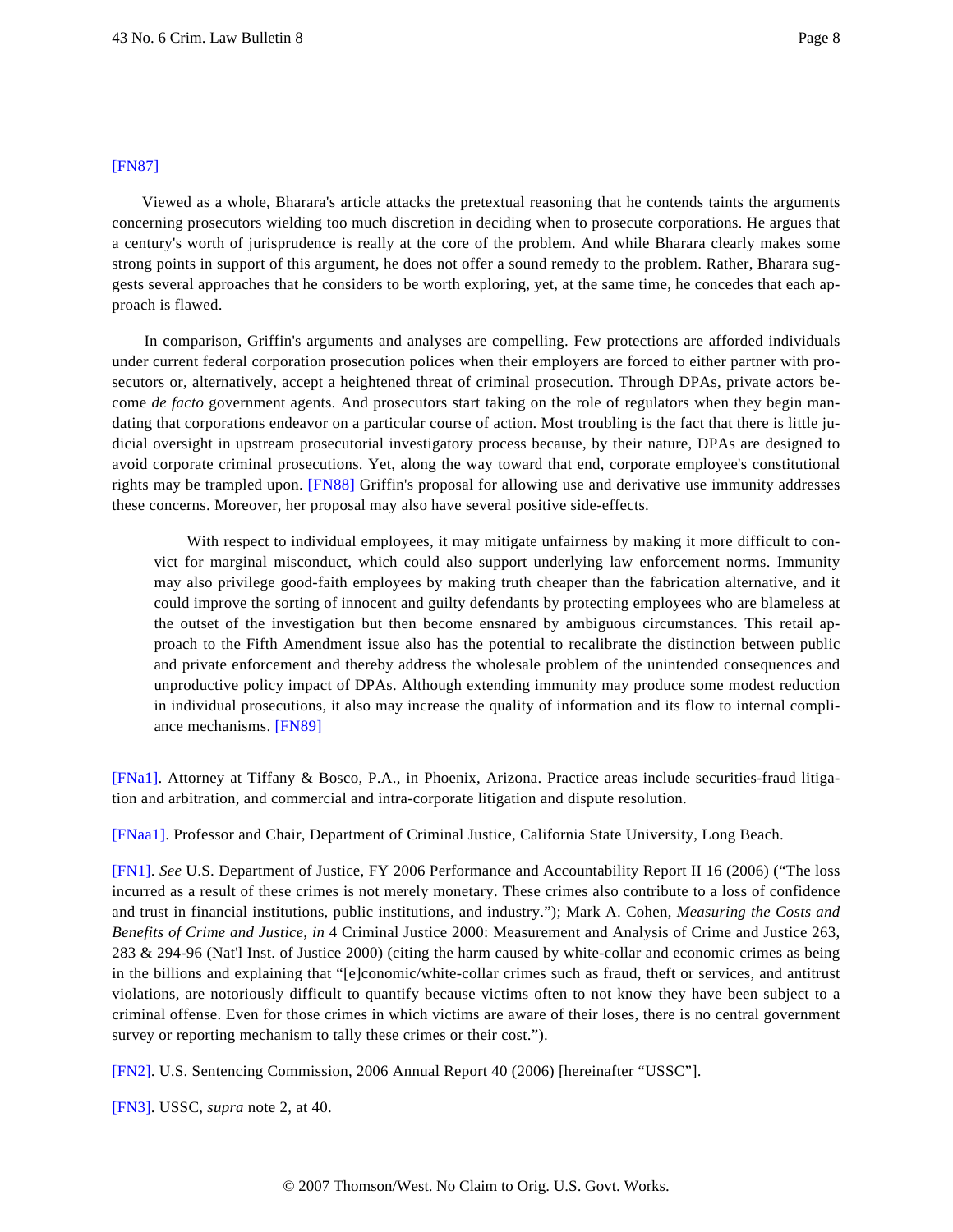<span id="page-8-0"></span>[\[FN4\]](#page-0-3). USSC, *supra* note 2, at 40.

<span id="page-8-1"></span>[\[FN5\]](#page-0-4). USSC, *supra* note 2, at 41.

<span id="page-8-2"></span>[\[FN6\]](#page-0-5). USSC, *supra* note 2, at 42.

<span id="page-8-3"></span>[\[FN7\]](#page-0-6). *See, e.g*., [Stein v. KPMG, LLP, 486 F.3d 753 \(2d Cir. 2007\)](http://www.westlaw.com/Find/Default.wl?rs=dfa1.0&vr=2.0&DB=506&FindType=Y&SerialNum=2012310685) (discussing Justice Department's memoranda as they relate to corporate payment of officer and director attorney fees); [United States v. Rosen, - F. Supp. 2d -,](http://www.westlaw.com/Find/Default.wl?rs=dfa1.0&vr=2.0&DB=0000999&FindType=Y&SerialNum=2012237746) [2007 WL 1390661 \(E.D. Va. May 8, 200](http://www.westlaw.com/Find/Default.wl?rs=dfa1.0&vr=2.0&DB=0000999&FindType=Y&SerialNum=2012237746)7) (discussing Justice Department's memoranda and identifying the various factors used in the memoranda by prosecutors in deciding to prosecute corporations).

<span id="page-8-4"></span>[\[FN8\]](#page-0-7). Memorandum from Paul J. McNulty, Deputy Attorney General, on Principles of Federal Prosecution of Business Organizations to Heads of Department Components, United States Attorneys (Dec. 12, 2006) [hereinafter "McNulty Memo"], *available online at* http:// www.usdoj.gov/dag/speeches/2006/mcnulty\_memo.pdf, *reprinted in* Corporate Law and Practice Course Handbook Series, [1592 PLI/Corp 255, 257-77 \(Practicing Law Inst. Jan. 19, 2007\)](http://www.westlaw.com/Find/Default.wl?rs=dfa1.0&vr=2.0&DB=100078&FindType=Y&ReferencePositionType=S&SerialNum=0330672532&ReferencePosition=257) (PLI Order No. 12843).

<span id="page-8-5"></span>[\[FN9\]](#page-0-7). McNulty Memo, *supra* note 8, at Introduction ("The memorandum supersedes and replaces guidance contained in the Memorandum from Deputy Attorney General Larry D. Thompson entitled 'Principles of Federal Prosecution of Business Organizations' (January 20, 2003) (the 'Thompson Memorandum'), and the Memorandum from the Acting Deputy Attorney General Robert D. McCallum, Jr. entitled 'Waiver of Corporate Attorney-Client and Work Product Protections' (October 21, 2005) (the 'McCallum Memorandum')'').

<span id="page-8-6"></span>[\[FN10\]](#page-0-8). McNulty Memo, *supra* note 8, at § I.

<span id="page-8-7"></span>[\[FN11\]](#page-0-9). McNulty Memo, *supra* note 8, at § II.A.

<span id="page-8-8"></span>[\[FN12\]](#page-0-10). McNulty Memo, *supra* note 8, at § II.B.

<span id="page-8-9"></span>[\[FN13\]](#page-1-0). McNulty Memo, *supra* note 8, at § III.A.

<span id="page-8-10"></span>[\[FN14\]](#page-1-1). McNulty Memo, *supra* note 8, at § III.A.

<span id="page-8-11"></span>[\[FN15\]](#page-1-2). McNulty Memo, *supra* note 8, at § III.A.

<span id="page-8-12"></span>[\[FN16\]](#page-1-3). McNulty Memo, *supra* note 8, at § III.A (internal cross-references omitted).

<span id="page-8-13"></span>[\[FN17\]](#page-1-4). *See, e.g.*, Preet Bharara, *[Corporations Cry Uncle and Their Employees Cry Foul: Rethinking Prose](http://www.westlaw.com/Find/Default.wl?rs=dfa1.0&vr=2.0&DB=1086&FindType=Y&ReferencePositionType=S&SerialNum=0331527950&ReferencePosition=89)c[utorial Pressure on Corporate Defendants](http://www.westlaw.com/Find/Default.wl?rs=dfa1.0&vr=2.0&DB=1086&FindType=Y&ReferencePositionType=S&SerialNum=0331527950&ReferencePosition=89)*[, 44 Am. Crim. L. Rev. 53, 89 \(2007](http://www.westlaw.com/Find/Default.wl?rs=dfa1.0&vr=2.0&DB=1086&FindType=Y&ReferencePositionType=S&SerialNum=0331527950&ReferencePosition=89)) ("No particular issue in the current debate has drawn as much criticism as demands for corporate waivers of the attorney-client and work product privileges, an issue widely considered the most pressing concern of the white collar defense bar today."); Lawrence D. Finder, *[Internal Investigations: Consequences of the Federal Deputation of Corpora](http://www.westlaw.com/Find/Default.wl?rs=dfa1.0&vr=2.0&DB=100490&FindType=Y&SerialNum=0297286761)te [America](http://www.westlaw.com/Find/Default.wl?rs=dfa1.0&vr=2.0&DB=100490&FindType=Y&SerialNum=0297286761)*[, 45 S. Tex. L. Rev. 111 \(2003\)](http://www.westlaw.com/Find/Default.wl?rs=dfa1.0&vr=2.0&DB=100490&FindType=Y&SerialNum=0297286761).

<span id="page-8-14"></span>[\[FN18\]](#page-1-5). *See* Memorandum from Larry D. Thompson, Deputy Attorney General, on Principles of Federal Prosecution of Business Organizations 6 (Jan. 20, 2003) [hereinafter "Thompson Memo"), *available on-line at* http:// www.usdoj.gov/dag/cftf/corporate\_guidelines.htm (last visited July 5, 2007), *reprinted in* Corporate Law and Practice Course Handbook Series, [1571 PLI/Corp 691, 691-701 \(Practicing Law Inst. Nov. 200](http://www.westlaw.com/Find/Default.wl?rs=dfa1.0&vr=2.0&DB=100078&FindType=Y&ReferencePositionType=S&SerialNum=0328599523&ReferencePosition=691)6) (PLI Order No. 9151)).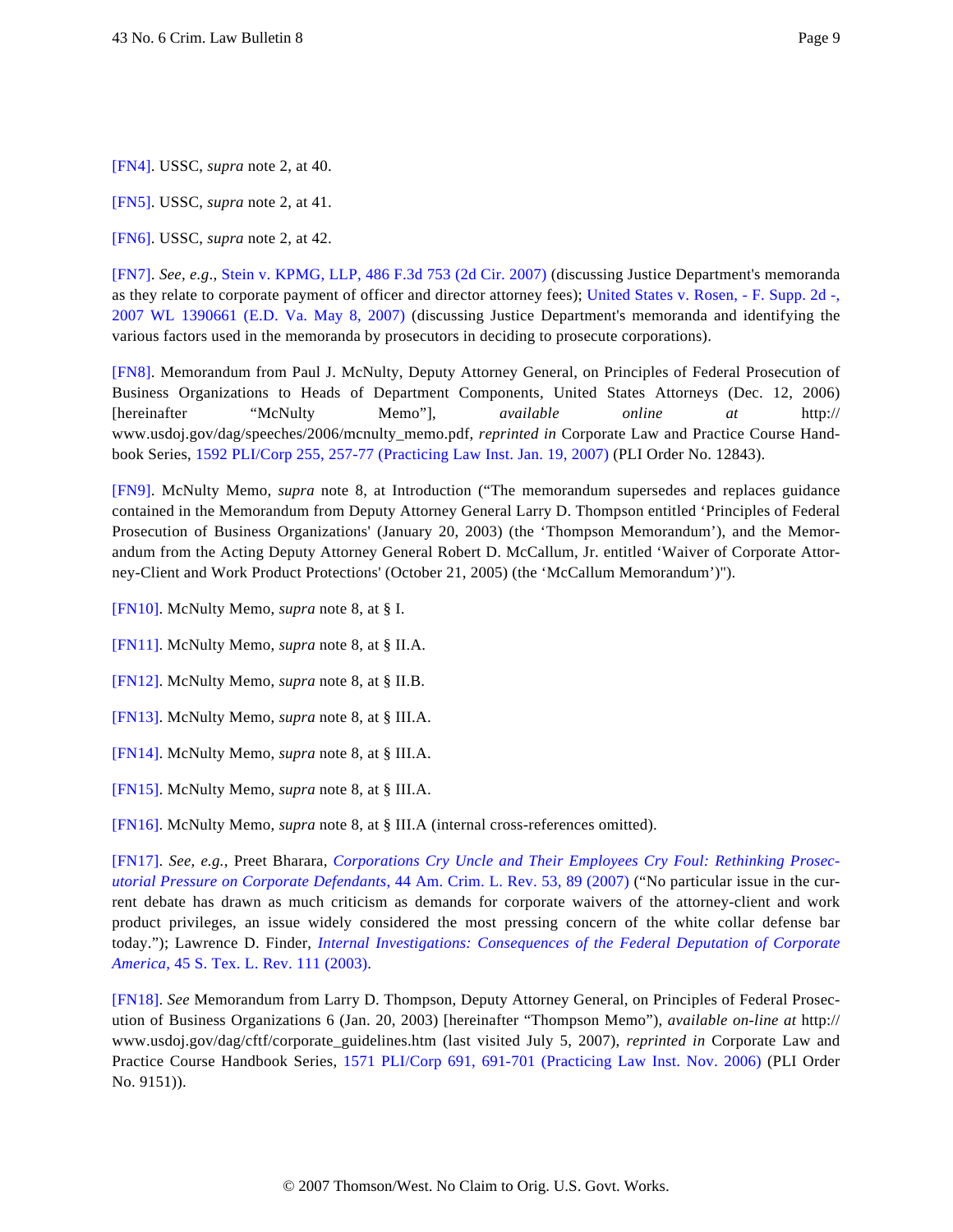<span id="page-9-0"></span>[\[FN19\]](#page-1-6). Thompson Memo, *supra* note 18, at § VI.A.

<span id="page-9-1"></span>[\[FN20\]](#page-1-7). *See, e.g.*, Finder, *supra* note 17, *passim*; Bharara, *supra* note 17, *passim*.

<span id="page-9-2"></span>[\[FN21\]](#page-1-8). McNulty Memo, *supra* note 8, at § VII.B.2.

<span id="page-9-3"></span>[\[FN22\]](#page-2-0). McNulty Memo, *supra* note 8, at § VII.B.2.

<span id="page-9-4"></span>[\[FN23\]](#page-2-1). McNulty Memo, *supra* note 8, at § VII.B.2.

<span id="page-9-5"></span>[\[FN24\]](#page-2-2). McNulty Memo, *supra* note 8, at § VII.B.2.

<span id="page-9-6"></span>[\[FN25\]](#page-2-3). McNulty Memo, *supra* note 8, at § VII.B.2. (emphasis added).

<span id="page-9-7"></span>[\[FN26\]](#page-2-4). McNulty Memo, *supra* note 8, at § VII.B.2.

<span id="page-9-8"></span>[\[FN27\]](#page-2-5). McNulty Memo, *supra* note 8, at Introduction.

<span id="page-9-9"></span>[\[FN28\]](#page-2-6). *See, e.g.*, Statement by ABA President Karen J. Mathis regarding revisions to the Justice Department's Thompson Memorandum (Dec. 12, 2006), *available on-line at* http:// www.abanet.org/abanet/media/statement/statement.cfm?releaseid=59 (last visited July 5, 2007), stating:

The Justice Department's new corporate charging guidelines for federal prosecutors fall far short of what is needed to prevent further erosion of fundamental attorney-client privilege, work product, and employee protections during government investigation.... [T]he McNulty Memorandum threatens to further erode the ability of corporate leaders to seek and obtain the legal guidance they need to effectively comply with the law. In addition, the new policy does not fully protect employees' legal rights in that it continues to allow prosecutors to force companies to take punitive actions against their employees in some cases in return for cooperation credit, long before any guilt is established.

*See also* N. Richard Janis, *The McNulty Memorandum: Much Ado About Nothing*, Washington Law., Feb. 2007, at 34, providing:

The fundamental problem with the Holder Memorandum, the Thompson Memorandum, and the McNulty Memorandum is that they all reflect a basic misunderstanding about the nature, purpose, and sanctity of the attorney-client privilege, as well as of the role that attorneys should play as counselors and advocates in an adversary system of justice.... In my view, the 'new' Department of Justice policy is simply a dressed-up version of the 'old' Department of Justice policy, and little more than a public relations ploy.... I believe this only highlights the department's unwillingness to revise its policies, and that legislative action must be aggressively pursued.

<span id="page-9-10"></span>[\[FN29\]](#page-2-7). Lisa Kern Griffin, *[Compelled Cooperation and the New Corporate Criminal Procedur](http://www.westlaw.com/Find/Default.wl?rs=dfa1.0&vr=2.0&DB=1206&FindType=Y&SerialNum=0331488956)e*[, 82 N.Y.U. L.](http://www.westlaw.com/Find/Default.wl?rs=dfa1.0&vr=2.0&DB=1206&FindType=Y&SerialNum=0331488956) [Rev. 311 \(2007\)](http://www.westlaw.com/Find/Default.wl?rs=dfa1.0&vr=2.0&DB=1206&FindType=Y&SerialNum=0331488956).

<span id="page-9-11"></span>[\[FN30\]](#page-2-8). Griffin, *supra* note 29, at 311-12 ("Under its current practices, the federal government has deferred or declined to bring charges against firms themselves and has shifted liability to the employee level ....").

<span id="page-9-12"></span>[\[FN31\]](#page-3-0). Griffin, *supra* note 29, at 314 (citing Dale A. Oesterle, [Early](http://www.westlaw.com/Find/Default.wl?rs=dfa1.0&vr=2.0&DB=167584&FindType=Y&SerialNum=0299558535) *[Observations on the Prosecutions of the](http://www.westlaw.com/Find/Default.wl?rs=dfa1.0&vr=2.0&DB=167584&FindType=Y&SerialNum=0299558535) [Business Scandals of 2002-2003: On Sideshow Prosecutions, Spitzer's Clash with Donaldson Over Turf](http://www.westlaw.com/Find/Default.wl?rs=dfa1.0&vr=2.0&DB=167584&FindType=Y&SerialNum=0299558535), the [Choice of Civil or Criminal Actions, and the Tough Tactic of Coerced Cooperatio](http://www.westlaw.com/Find/Default.wl?rs=dfa1.0&vr=2.0&DB=167584&FindType=Y&SerialNum=0299558535)n*[, 1 Ohio St. J. Crim. L. 443](http://www.westlaw.com/Find/Default.wl?rs=dfa1.0&vr=2.0&DB=167584&FindType=Y&SerialNum=0299558535), [443 \(2004\)](http://www.westlaw.com/Find/Default.wl?rs=dfa1.0&vr=2.0&DB=167584&FindType=Y&SerialNum=0299558535)).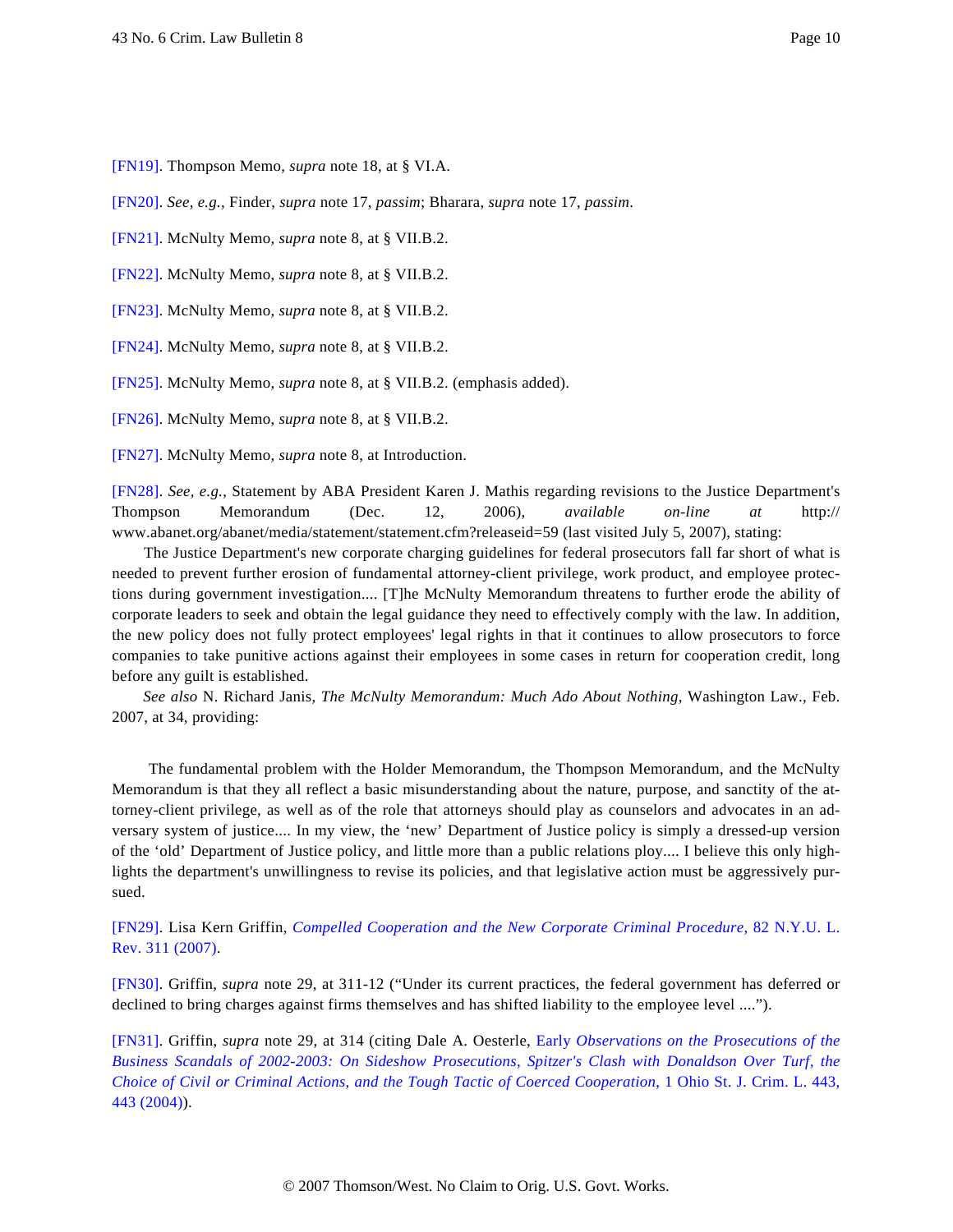<span id="page-10-0"></span>[\[FN32\]](#page-3-1). Griffin, *supra* note 29, at 314.

<span id="page-10-1"></span>[\[FN33\]](#page-3-2). Griffin, *supra* note 29, at 314 (citing Edward Iwata, *Enron Task Force Faces Big Pressure to Deliver: Some Say Squad Is Moving Too Slowly, but Case Is Huge*, Usa Today, Aug. 21, 2002, at B1).

- <span id="page-10-2"></span>[\[FN34\]](#page-3-3). Griffin, *supra* note 29, at 315.
- <span id="page-10-3"></span>[\[FN35\]](#page-3-4). Griffin, *supra* note 29, at 316.
- <span id="page-10-4"></span>[\[FN36\]](#page-3-5). Griffin, *supra* note 29, at 316-21.
- <span id="page-10-5"></span>[\[FN37\]](#page-3-6). Griffin, *supra* note 29, at 317 (quoting [U.S. Sentencing Guidelines Manual § 8C2.5 \(2004\)](http://www.westlaw.com/Find/Default.wl?rs=dfa1.0&vr=2.0&DB=1000546&DocName=FSGS8C2.5&FindType=L)).
- <span id="page-10-6"></span>[\[FN38\]](#page-3-7). Griffin, *supra* note 29, at 318 (citing [U.S. Sentencing Guidelines Manual § 8C2.5\(a\)-\(e\) \(2004\)](http://www.westlaw.com/Find/Default.wl?rs=dfa1.0&vr=2.0&DB=1000546&DocName=FSGS8C2.5&FindType=L)).
- <span id="page-10-7"></span>[\[FN39\]](#page-3-8). Griffin, *supra* note 29, at 318.
- <span id="page-10-8"></span>[\[FN40\]](#page-3-9). Griffin, *supra* note 29, at 320.
- <span id="page-10-9"></span>[\[FN41\]](#page-3-10). See, *inter alia*, factors & num; 4 and & num; 6 in the McNulty Memo, *supra* note 8, at § III.A.
- <span id="page-10-10"></span>[\[FN42\]](#page-3-11). Griffin, *supra* note 29, at 321.
- <span id="page-10-11"></span>[\[FN43\]](#page-3-12). Griffin, *supra* note 29, at 323.

<span id="page-10-12"></span>[\[FN44\]](#page-3-13). Griffin, *supra* note 29, at 324 (quoting Richard A. Epstein, *The Deferred Prosecution Racket*, Wall St. J., Nov. 28, 2006, at A14).

- <span id="page-10-13"></span>[\[FN45\]](#page-3-14). Griffin, *supra* note 29, at 328.
- <span id="page-10-14"></span>[\[FN46\]](#page-4-0). Griffin, *supra* note 29, at 328.
- <span id="page-10-15"></span>[\[FN47\]](#page-4-1). Griffin, *supra* note 29, at 329.

<span id="page-10-16"></span>[\[FN48\]](#page-4-2). *[Arthur Andersen LLP v. United States](http://www.westlaw.com/Find/Default.wl?rs=dfa1.0&vr=2.0&DB=506&FindType=Y&SerialNum=2004598488)*[, 374 F.3d 281 \(5th Cir. 2004\)](http://www.westlaw.com/Find/Default.wl?rs=dfa1.0&vr=2.0&DB=506&FindType=Y&SerialNum=2004598488), *rev'd*, [544 U.S. 696 \(2005\)](http://www.westlaw.com/Find/Default.wl?rs=dfa1.0&vr=2.0&DB=780&FindType=Y&SerialNum=2006700022).

- <span id="page-10-17"></span>[\[FN49\]](#page-4-3). Griffin, *supra* note 29, at 329-31.
- <span id="page-10-18"></span>[\[FN50\]](#page-4-4). Griffin, *supra* note 29, at 330.
- <span id="page-10-19"></span>[\[FN51\]](#page-4-4). [Pub. L. No. 107-204, 116 Stat. 745](http://www.westlaw.com/Find/Default.wl?rs=dfa1.0&vr=2.0&DB=1077005&DocName=UU%28I2BC0890B4D-9948AEBC90F-ACD2FCA8F3F%29&FindType=l) (codified in scattered sections of 11, 15, 18, 28, and 29 U.S.C.).
- <span id="page-10-20"></span>[\[FN52\]](#page-4-5). Griffin, *supra* note 29, at 331.
- <span id="page-10-21"></span>[\[FN53\]](#page-4-6). Griffin, *supra* note 29, at 331-32.
- <span id="page-10-22"></span>[\[FN54\]](#page-4-7). Griffin, *supra* note 29, at 333.
- <span id="page-10-23"></span>[\[FN55\]](#page-4-8). Griffin, *supra* note 29, at 334-35.
- <span id="page-10-24"></span>[\[FN56\]](#page-4-9). Griffin, *supra* note 29, at 335.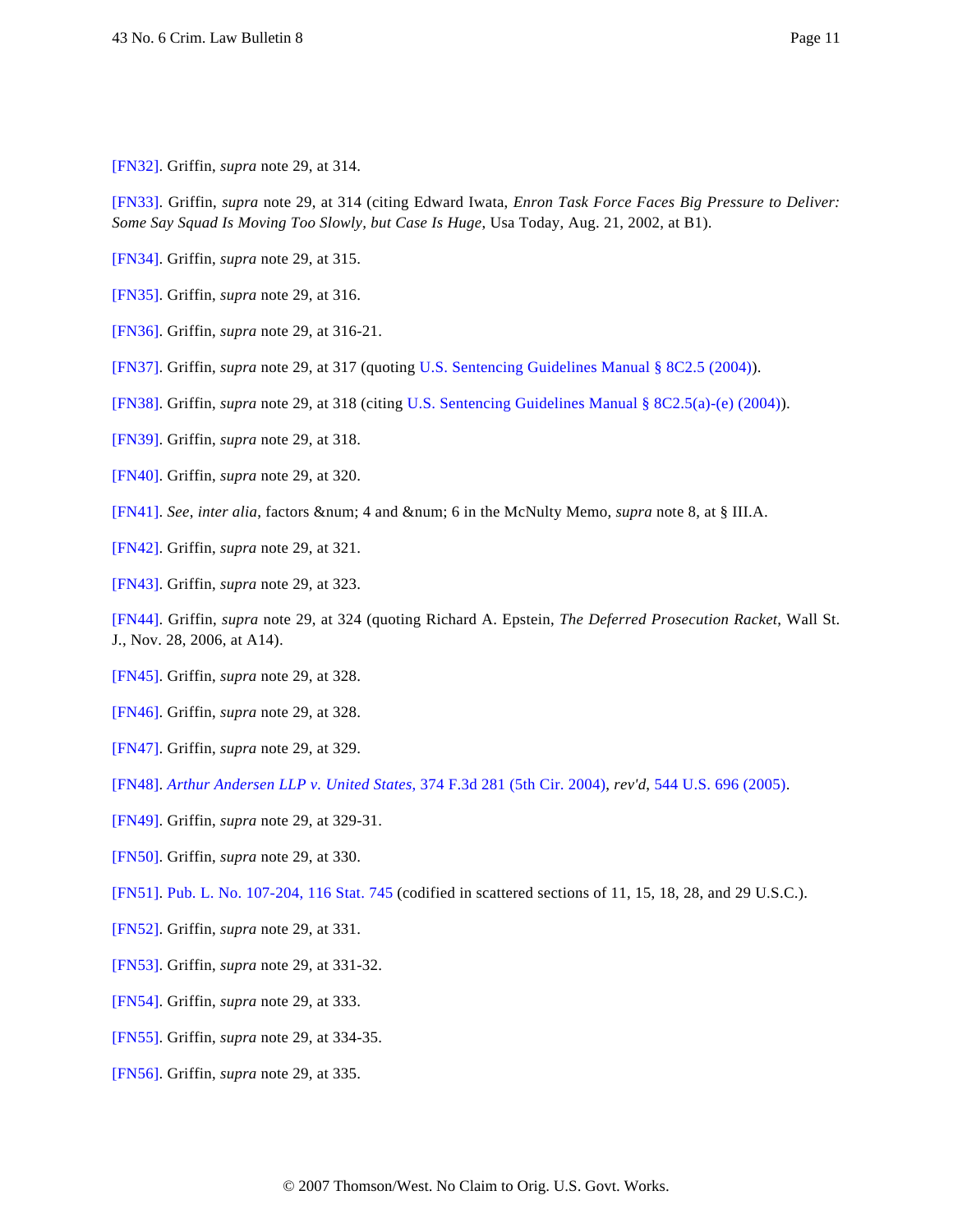<span id="page-11-0"></span>[\[FN57\]](#page-4-10). Griffin, *supra* note 29, at 337.

<span id="page-11-1"></span>[\[FN58\]](#page-4-11). Griffin, *supra* note 29, at 344.

<span id="page-11-2"></span>[\[FN59\]](#page-4-12). Griffin, *supra* note 29, at 347-52.

<span id="page-11-3"></span>[\[FN60\]](#page-4-13). Griffin, *supra* note 29, at 353-78.

- <span id="page-11-4"></span>[\[FN61\]](#page-4-14). Griffin, *supra* note 29, at 355.
- <span id="page-11-5"></span>[\[FN62\]](#page-5-0). Griffin, *supra* note 29, at 355 (internal citations omitted).

<span id="page-11-6"></span>[\[FN63\]](#page-5-1). Griffin, *supra* note 29, at 374; *see also* [Kastigar v. United States, 406 U.S. 441 \(1972](http://www.westlaw.com/Find/Default.wl?rs=dfa1.0&vr=2.0&DB=780&FindType=Y&SerialNum=1972127123)) (upholding use and derivative use immunity as a "rational accommodation between the imperatives of the privilege and the legitimate demands of government to compel citizens to testify").

<span id="page-11-7"></span>[\[FN64\]](#page-5-2). Griffin, *supra* note 29, at 376.

<span id="page-11-8"></span>[\[FN65\]](#page-5-3). Preet Bharara, *[Corporations Cry Uncle and Their Employees Cry Foul: Rethinking Prosecutorial Pres](http://www.westlaw.com/Find/Default.wl?rs=dfa1.0&vr=2.0&DB=1086&FindType=Y&ReferencePositionType=S&SerialNum=0331527950&ReferencePosition=57)[sure on Corporate Defendants](http://www.westlaw.com/Find/Default.wl?rs=dfa1.0&vr=2.0&DB=1086&FindType=Y&ReferencePositionType=S&SerialNum=0331527950&ReferencePosition=57)*[, 44 Am. Crim. L. Rev. 53, 57-71 \(2007\)](http://www.westlaw.com/Find/Default.wl?rs=dfa1.0&vr=2.0&DB=1086&FindType=Y&ReferencePositionType=S&SerialNum=0331527950&ReferencePosition=57).

- <span id="page-11-9"></span>[\[FN66\]](#page-5-4). Bharara, *supra* note 65, at 86.
- <span id="page-11-10"></span>[\[FN67\]](#page-5-5). Bharara, *supra* note 65, at 81.
- <span id="page-11-11"></span>[\[FN68\]](#page-5-6). Bharara, *supra* note 65, at 91.
- <span id="page-11-12"></span>[\[FN69\]](#page-5-7). Bharara, *supra* note 65, at 65-70.
- <span id="page-11-13"></span>[\[FN70\]](#page-5-8). Bharara, *supra* note 65, at 96.
- <span id="page-11-14"></span>[\[FN71\]](#page-5-9). *See, e.g.*, [Miranda v. Arizona, 384 U.S. 436 \(1966\)](http://www.westlaw.com/Find/Default.wl?rs=dfa1.0&vr=2.0&DB=780&FindType=Y&SerialNum=1966131580).
- <span id="page-11-15"></span>[\[FN72\]](#page-5-10). Bharara, *supra* note 65, at 96-97.

<span id="page-11-16"></span>[\[FN73\]](#page-5-11). *See* [United States v. Stein, 435 F. Supp. 2d 330, 381 \(S.D.N.Y. 200](http://www.westlaw.com/Find/Default.wl?rs=dfa1.0&vr=2.0&DB=4637&FindType=Y&ReferencePositionType=S&SerialNum=2009438804&ReferencePosition=381)6); [United States v. Stein, 440 F](http://www.westlaw.com/Find/Default.wl?rs=dfa1.0&vr=2.0&DB=4637&FindType=Y&ReferencePositionType=S&SerialNum=2009616854&ReferencePosition=338). [Supp. 2d 315, 338 \(S.D.N.Y. 2006\)](http://www.westlaw.com/Find/Default.wl?rs=dfa1.0&vr=2.0&DB=4637&FindType=Y&ReferencePositionType=S&SerialNum=2009616854&ReferencePosition=338).

- <span id="page-11-17"></span>[\[FN74\]](#page-6-0). Bharara, *supra* note 65, at 99-100.
- <span id="page-11-18"></span>[\[FN75\]](#page-6-1). Bharara, *supra* note 65, at 100-06.
- <span id="page-11-19"></span>[\[FN76\]](#page-6-2). Bharara, *supra* note 65, at 104-05.
- <span id="page-11-20"></span>[\[FN77\]](#page-6-3). Bharara, *supra* note 65, at 106-13.
- <span id="page-11-21"></span>[\[FN78\]](#page-6-4). Bharara, *supra* note 65, at 93.
- <span id="page-11-22"></span>[\[FN79\]](#page-6-5). Bharara, *supra* note 65, at 107.

<span id="page-11-23"></span>[\[FN80\]](#page-6-6). Bharara, *supra* note 65, at 108 (quoting Pamela H. Bucy, *[Corporate Ethos: A Standard for Imposing](http://www.westlaw.com/Find/Default.wl?rs=dfa1.0&vr=2.0&DB=1193&FindType=Y&ReferencePositionType=S&SerialNum=0100885450&ReferencePosition=1099) [Corporate Criminal Liability](http://www.westlaw.com/Find/Default.wl?rs=dfa1.0&vr=2.0&DB=1193&FindType=Y&ReferencePositionType=S&SerialNum=0100885450&ReferencePosition=1099)*[, 75 Minn. L. Rev. 1095, 1099 \(1991\)](http://www.westlaw.com/Find/Default.wl?rs=dfa1.0&vr=2.0&DB=1193&FindType=Y&ReferencePositionType=S&SerialNum=0100885450&ReferencePosition=1099)).